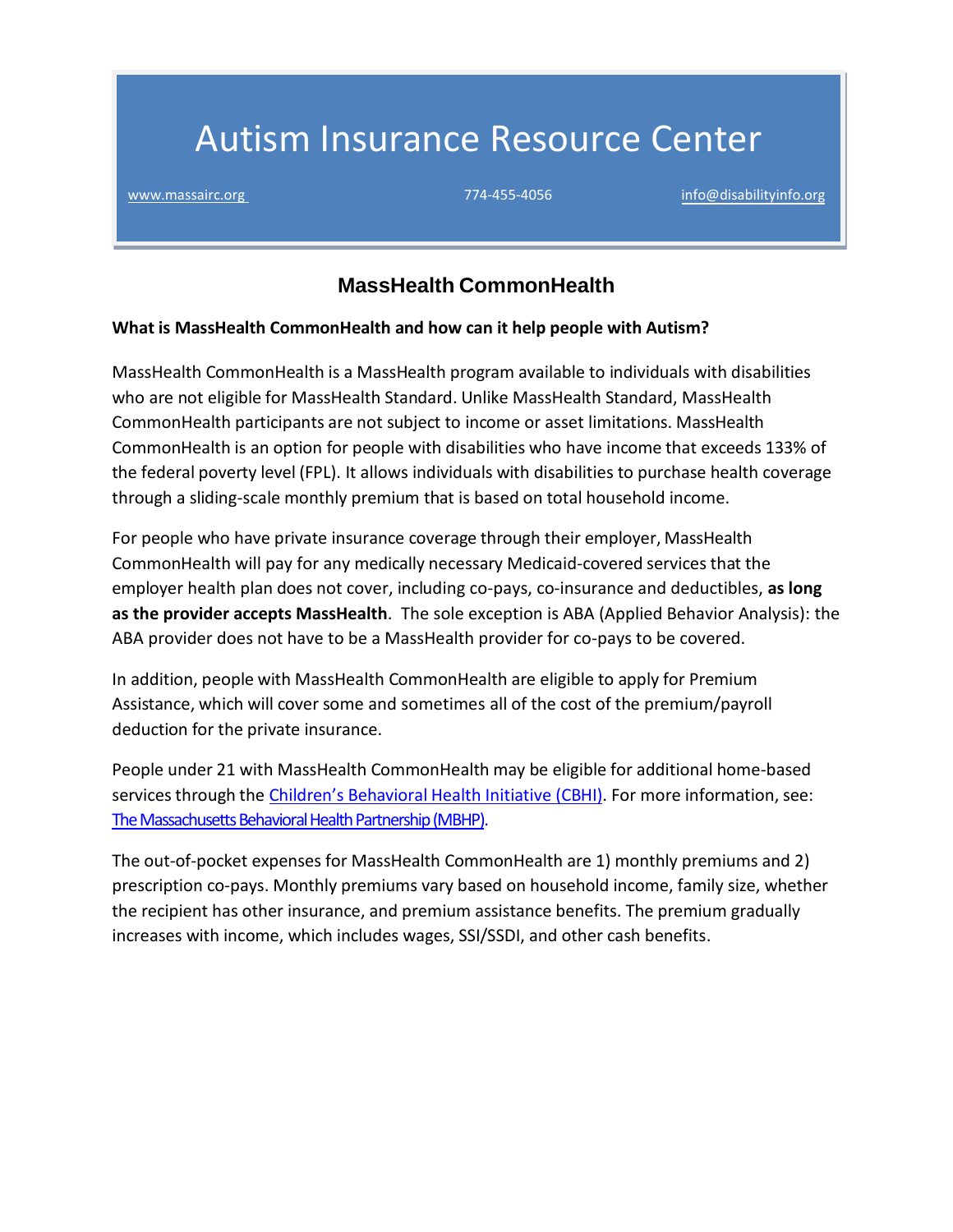Each family needs to evaluate the costs and benefits of adding MassHealth CommonHealth coverage. This decision should be based on various factors, including the amount of the MassHealth CommonHealth premium, the family's out-of-pocket medical costs from private insurance that would be covered by MassHealth CommonHealth, the amount of Premium Assistance that will be covered, and how much you expect to use services covered by MassHealth CommonHealth. The MassHealth Customer Service Center, at 800-841-2900, can provide more detailed information on the exact premiums applicants will have to pay.

## **What services are available under MassHealth CommonHealth?**

- Inpatient and outpatient hospital services
- Medical services including lab work, X-rays, therapies, and some dental services
- Applied Behavioral Analysis (ABA) /Social Skills (up to age 21)
- Children's Behavioral Health Initiative (CBHI) Services
- Medical equipment, hearing aids, and prescription drug coverage
- Personal care assistant services
- Mental health and substance abuse services
- Medical-related transportation services

## **How does one apply for MassHealth CommonHealth?**

Applying for MassHealth CommonHealth requires three steps:

- General MassHealth Application (Form ACA-3)
- Disability Determination (Supplement A)
- Third Party Liability Form (for people with other primary insurance)

There are two ways to apply for MassHealth and MassHealth CommonHealth. One way is to utilize the services of Health Care For All (HCFA) to complete the process. HCFA is a free service that can assist you with completing an online application online and with follow-up and resolution of problems. Many families find it is more convenient to rely on the expertise of HCFA to manage this process for them. HCFA can be reached at 1-800-272-4232. If you decide to complete your paperwork on your own, here are the steps you must follow:

## **STEP 1: Begin by completing the general MassHealth Application**

The initial application for MassHealth CommonHealth is the same application as the general application for MassHealth. If your income is above a certain amount, you may receive a letter stating your child is denied because your income is too high. Don't worry. All this means is that your child does not qualify for MassHealth Standard. Once you have completed the additional forms to document your child's disability, described below, your application will be forwarded for a disability review to determine eligibility for MassHealth CommonHealth.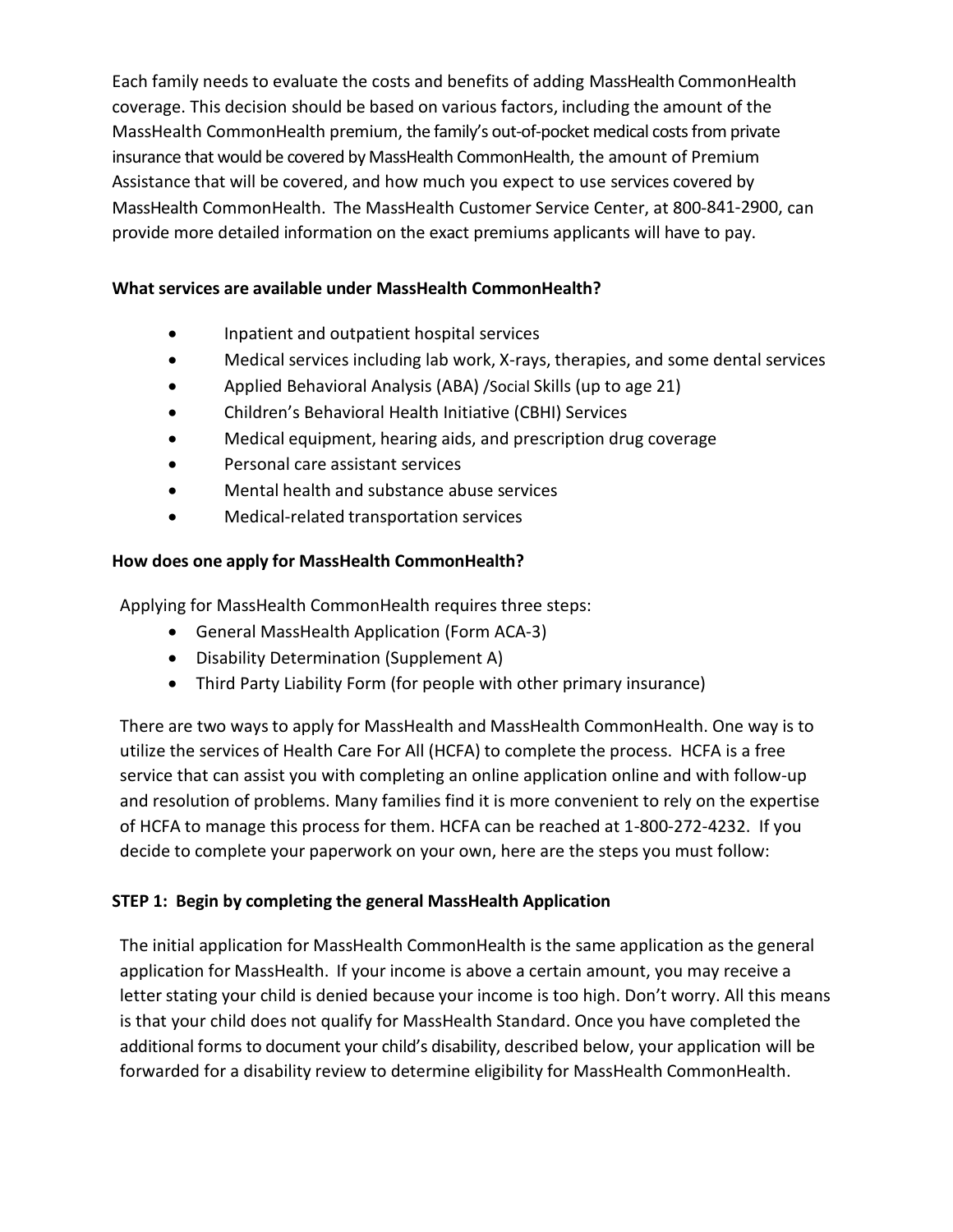- Go to the [MassHealth](http://www.mass.gov/eohhs/gov/departments/masshealth/) website [\(www.mass.gov/eohhs/gov/departments/masshealth/\)](http://www.mass.gov/eohhs/gov/departments/masshealth/). Fill out a form ["Massachusetts Application for Health and Dental Coverage and Help](https://www.mass.gov/lists/masshealth-member-applications#massachusetts-application-for-health-and-dental-coverage-and-help-paying-costs-[aca-3-(10/18)]-)  [Paying Costs"](https://www.mass.gov/lists/masshealth-member-applications#massachusetts-application-for-health-and-dental-coverage-and-help-paying-costs-[aca-3-(10/18)]-) (ACA-3). This can be done ONLINE or OVER THE PHONE.
- If you have questions or need help filling out the ACA-3, call Mass Health Customer Service at 1-800-841-2900 (TTY: 1-800-497-4648).

## **CHECKLIST for STEP ONE**

- $\Diamond$  ACA-3 Application completed online or over the phone
	- o Be sure to answer "yes" to the question: "Does the person have a potential disability (PDI)?"
- $\Diamond$  Mail or fax these documents (in support of your application) to MassHealth at the address/fax number below:
	- o Proof of family income<sup>i</sup>
	- o Proof of citizenship<sup>ii</sup>
	- o Proof of identityiii

Health Insurance Processing Center

P.O. Box 4405

Taunton, MA 02780

FAX: 857-323-8300

Note: It is *not* recommended that you submit the ACA-3 application by paper (through the mail), as it may take several weeks to process.

 $\Diamond$  Keep a copy of your entire application package for your record

## **STEP 2: Additional information required to apply for MassHealth CommonHealth**

• **Fill out the MassHealth Disability Supplement, which is described below**.

MassHealth sends this information to UMass/Disability Evaluation Service. They will review your child's disability request for Mass Health. The disability review process can take up to 90 days. To speed up this process, be sure to request the Disability Supplement at the same time as you get the MassHealth application (ACA-3).

## **[MassHealth Child Disability Supplement](https://www.mass.gov/files/documents/2016/11/uz/mads-child.pdf) (or, if your child is 18 or older, the [MassHealth Adult](https://www.mass.gov/files/documents/2016/07/vf/mads-adult.pdf)  [Disability Supplement](https://www.mass.gov/files/documents/2016/07/vf/mads-adult.pdf)iv)**

• Pick the appropriate one of the two Disability Supplement forms, depending on your child's age (under 18 or 18 or older). The form tells the review office about your child's medical and mental health providers, daily activities, and educational background. Also, if you have any of the following, make a copy and include with the application:

o Your child's medical records;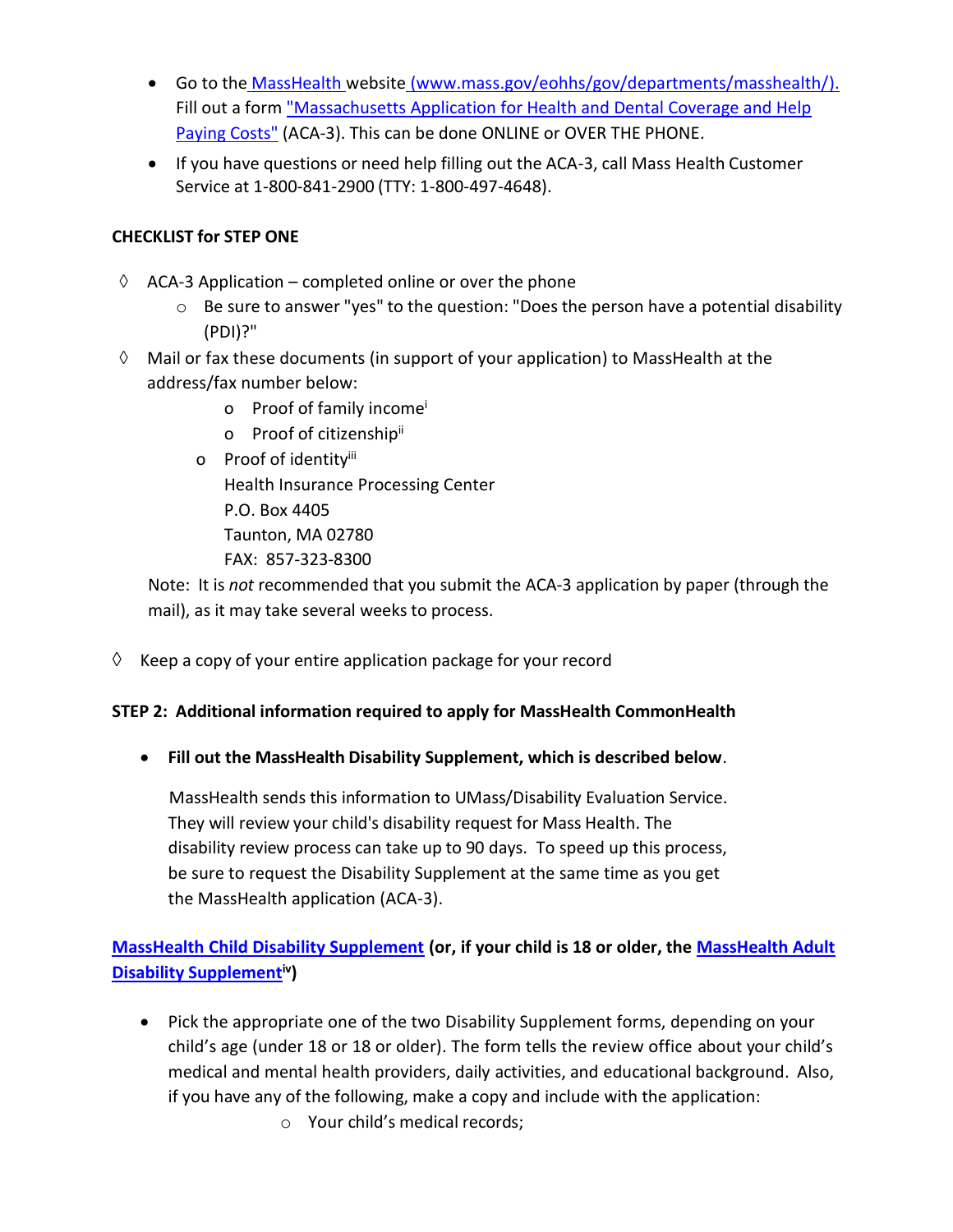- o Individualized Family Services Plan (IFSP);
- o Individualized Educational Plan (IEP), testing; or
- o Other records that describe your child's condition(s)
- ALSO, complete the **[MassHealth Medical Records Release Form](https://www.mass.gov/files/documents/2016/07/rn/mads-mr.pdf)** for EACH heath provider (or educator) who has information about your child's disability**.**

This form can be found with the Disability Supplement application. It gives the Disability Evaluation Services Unit permission to contact your child's health provider(s) for more information about your child's medical condition(s). This information helps MassHealth decide if your child is disabled under state and federal law. **Fill out a separate release form for each health provider.** If your child is in Early Intervention or has an IEP or 504 plan at school, also fill out a release form for these providers/teachers. Be sure to sign each form.

Mail the completed application and copies of all of the above to:

Disability Evaluation Services / UMASS Medical DES P.O. Box 2796

Worcester, MA 01613-2796

If you need help filling out these forms, you can call the UMass/Disability Evaluation Services Help Line at 1-888-497-9890. After you have sent in this information, a staff member from the UMass/Disability Evaluation Service may contact you if more information is needed.

- Follow-up with your child's medical or mental health providers
	- o Make sure your child's medical or mental health providers have responded to the UMass/Disability Evaluation Service's request(s) for information about your child.

## **COMBINED MASSHEALTH + COMMONHEALTH CHECKLIST (STEPS 1 and 2)**

- $\Diamond$  ACA-3 Application completed online or over the phone
- $\Diamond$  Documents to mail or fax to MassHealth to apply for MassHealth
	- Proof of family income
	- Proof of citizenship
	- Proof of identity
- $\Diamond$  Documents to mail or fax to MassHealth in support of MassHealth CommonHealth disability status
	- Filled out MassHealth Child Disability Supplement or Adult Disability Supplement
	- Filled out MassHealth Medical Records Release Form(s) be sure to sign all release forms included in the application
	- Copies of records that describe your child's condition, such as medical records, an Individualized Educational Plan (IEP), an Individualized Family Services Plan (IFSP), and psychological testing results.
- $\Diamond$  Keep a copy of your entire application package for your records.